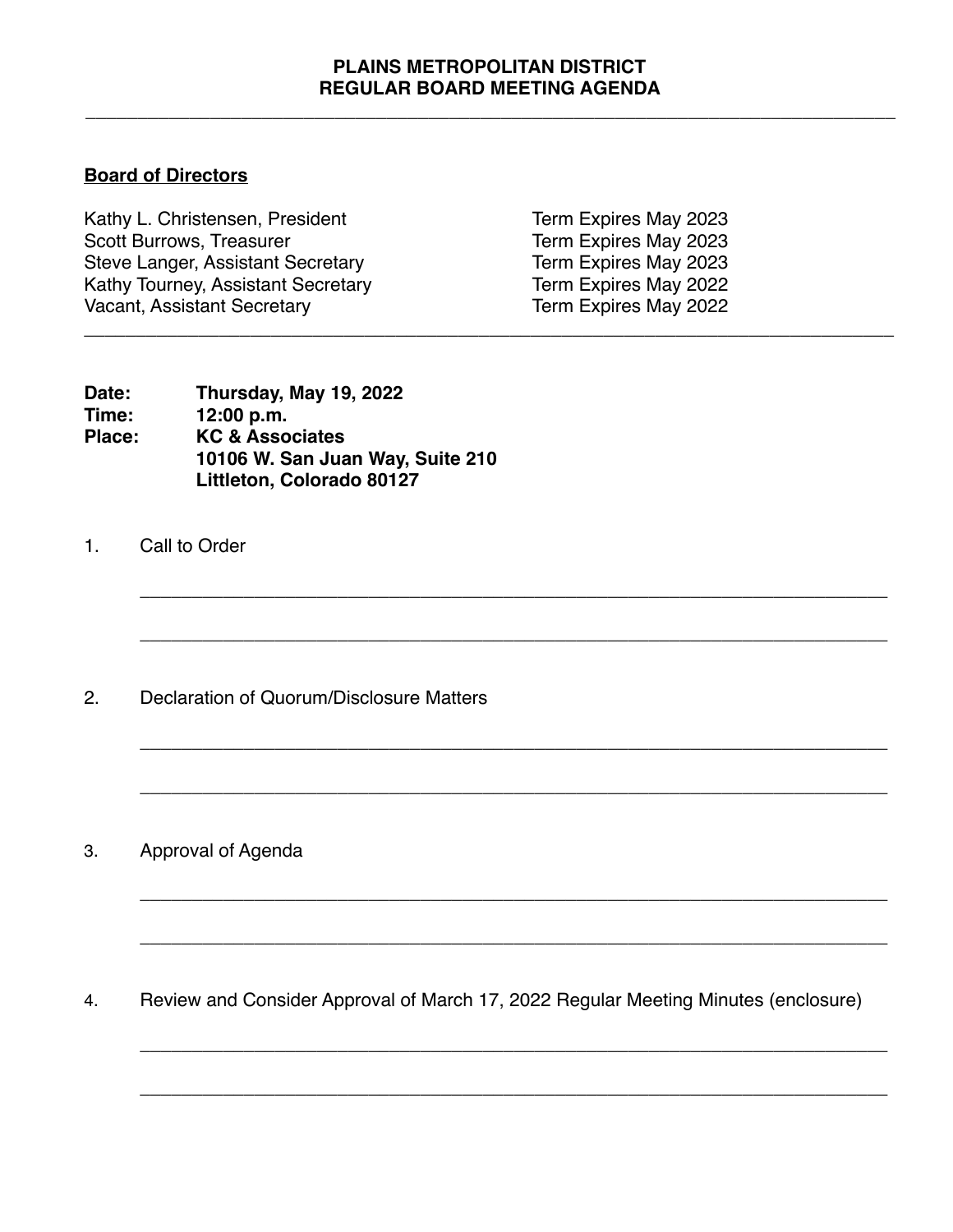**Plains Metropolitan District** Agenda - May 19, 2022 Page 2

- **Legal Matters** 5.
	- Administer Director's Oath of Office for Kathy Tourney  $A_{\cdot}$

B. Other

**Community Comment** 6.

- **Financial Matters**  $7.$ 
	- Α. Review and Accept March 2022 Financials (enclosure)

- В. Review and Accept Cash Position Schedule as of May 16, 2022 (enclosure)
- Ratify April 2022 Claims (enclosure) C.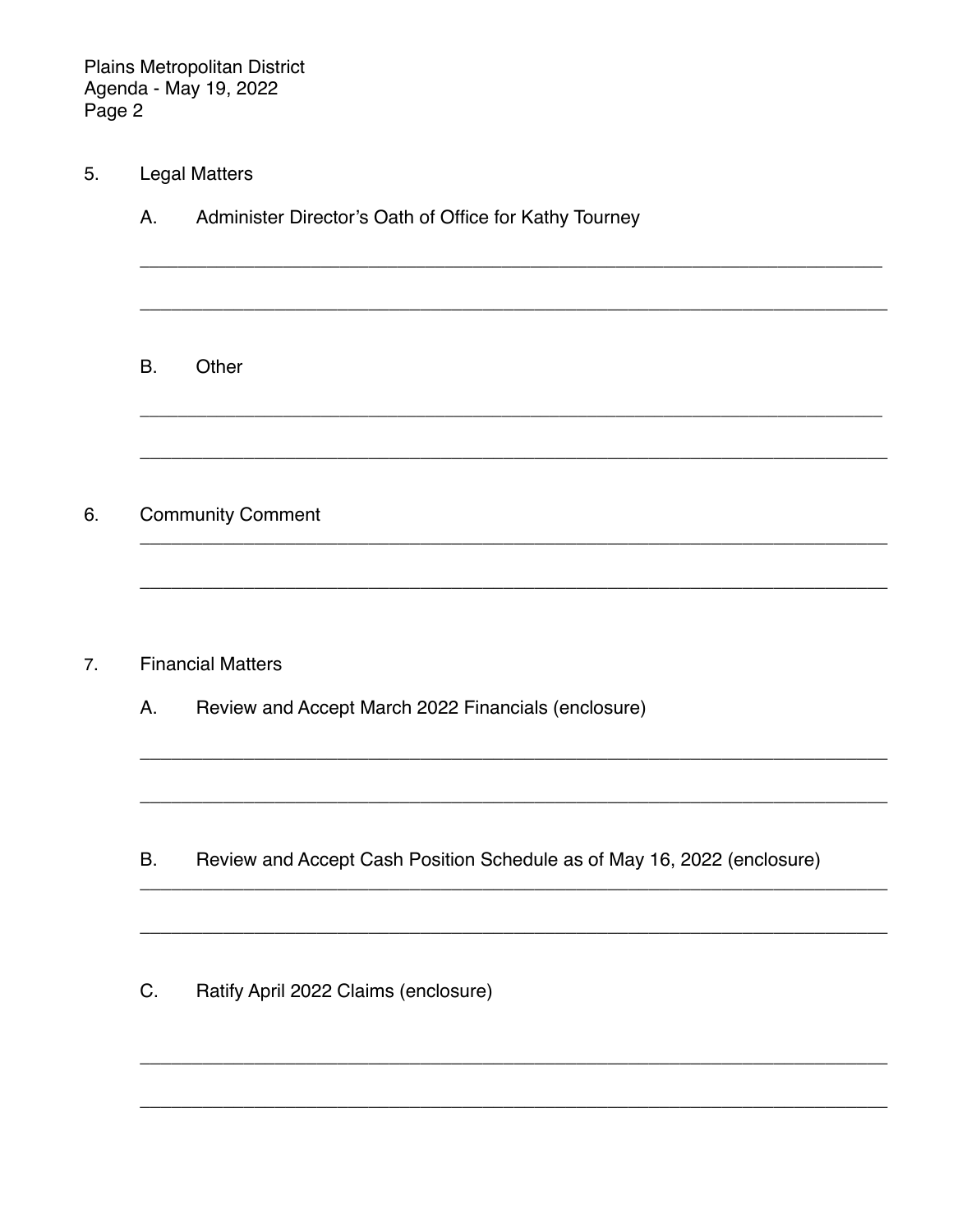Plains Metropolitan District Agenda - May 19, 2022 Page 3

| D. | Review and Approve May 2022 Received Claims (distributed at meeting) |  |
|----|----------------------------------------------------------------------|--|
|----|----------------------------------------------------------------------|--|

E. Other

#### 8. **Administrative Matters**

- Discuss the Annual Reimbursement for 2022 to the Ken Caryl Office Park for Α. Landscape Maintenance
- **Discuss Filling Board Member Vacancy**  $B<sub>1</sub>$
- $C.$ Other

### **Board Matters** 9.

A. Other